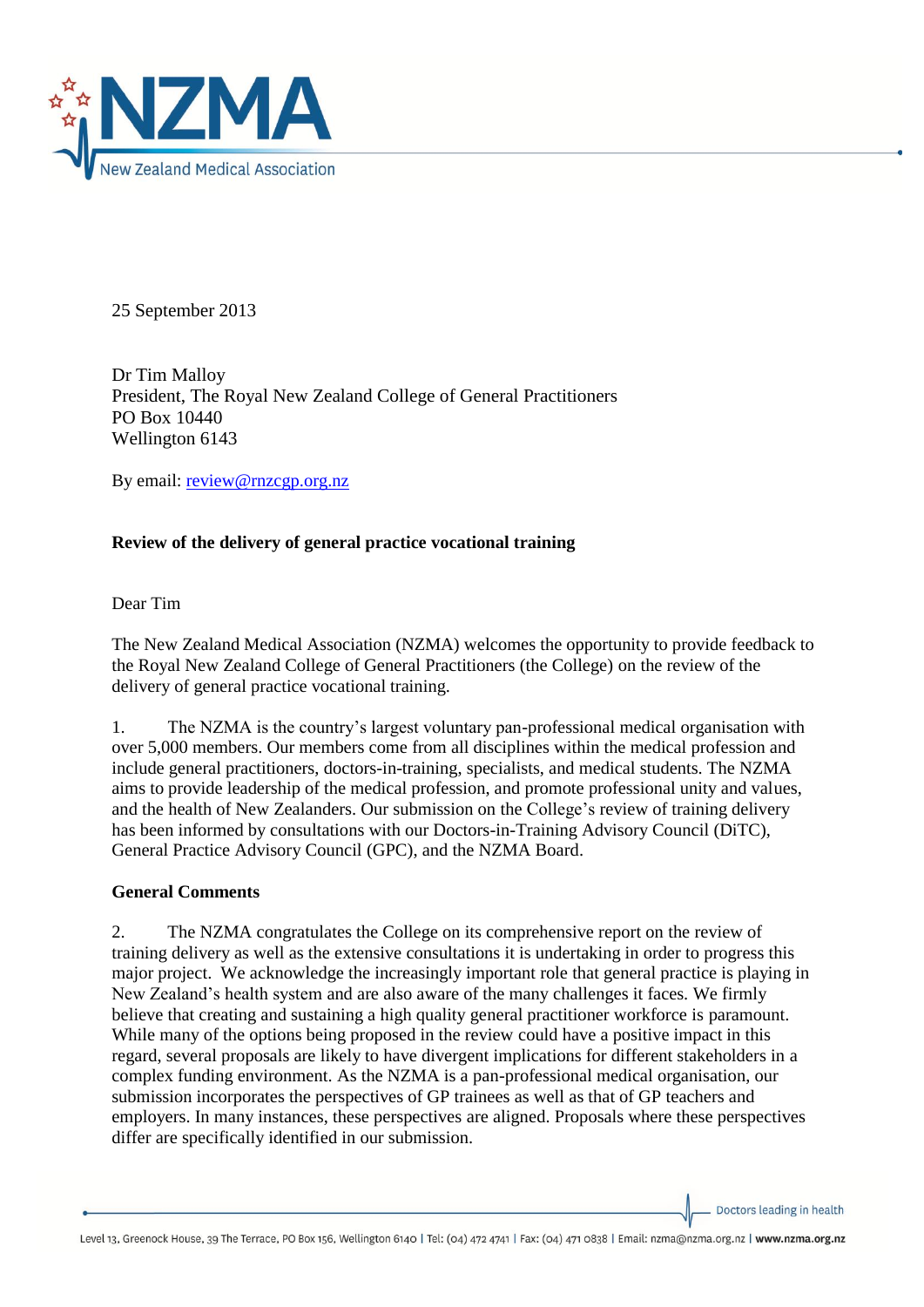3. Our association is broadly supportive of measures to increase the overall number of training hours in the general practice training programme to bring it more into line with other vocational specialities. However, we recognise that achieving this will be associated with increased costs. We urge funders to make adequate provision to cover these costs such that GP employers and supervisors do not incur additional costs and/or are appropriately compensated for the increased teaching time and possible decrease in service provision that might arise as a result of the proposals under consideration. Our detailed responses to the various options in the consultation document are given below.

# **Specific Comments**

## **Number and spread of training hours**

4. The NZMA is strongly supportive of proposals to increase the hours of education across the training programme. Formal teaching in the existing training programme is currently considerably less than for other vocations in New Zealand, and less than for GP training in comparable overseas jurisdictions. This needs to change. However, we would not want to see quality of learning traded off for the sake of quantity.

5. We note that the College proposes delivering increased hours of education *"within the current financial constraints"*. We are somewhat sceptical that this can be achieved without compromising the quality of teaching (and ultimately, of the quality of care provided by general practitioners). As such, we suggest that securing greater funding from Health Workforce New Zealand (HWNZ) continue to remain imperative. While we are cognisant of the current fiscal constraints, ensuring a highly skilled general practitioner workforce is central to the provision of a strong primary health care system, which in turn is central to improving the health of all New Zealanders. We believe that it is reasonable for GPEP registrars to receive comparable funding for training from HWNZ as trainees on other vocational training programmes.

6. There is broad consensus that while more formal teaching in GPEP years 2 and 3 is desirable, this should not be accompanied by a reduction in teaching in GPEP year 1. We suggest that the majority of the basic curriculum should continue to be taught in the first year of training, with subsequent years in the programme used to consolidate existing knowledge and undertake more advanced training. We do not support the proposed 50% reduction in small group seminars in GPEP year 1 as this type of learning is well suited to the first year of training. We recommend a continuation of the seminars in GPEP year 1. It is felt that the increase in teaching hours in GPEP years 2 and 3 should come from small group work (e.g. learning groups), immersion training (protected teaching time within practices), CME and online education. Specific concerns regarding the capacity of practices to provide this increased teaching time as per the models of funding being suggested are addressed in the next section.

## **Employment and use of funding**

7. The NZMA strongly agrees that equitable education funding is obtained for the GPEP programme in comparison with other vocational registrar training programmes. In order to be better informed, we would like clarification on how much educational funding is currently obtained from HWNZ for the GPEP programme compared with hospital RMOs/trainees at similar levels.

8. We note that the College is proposing two options with regards to employment and use of funding: i) Status quo – College employs registrars for GPEP year 1, with practice employment in GPEP years 2 and 3; ii) Alternative model – College employs GPEP registrars for the full three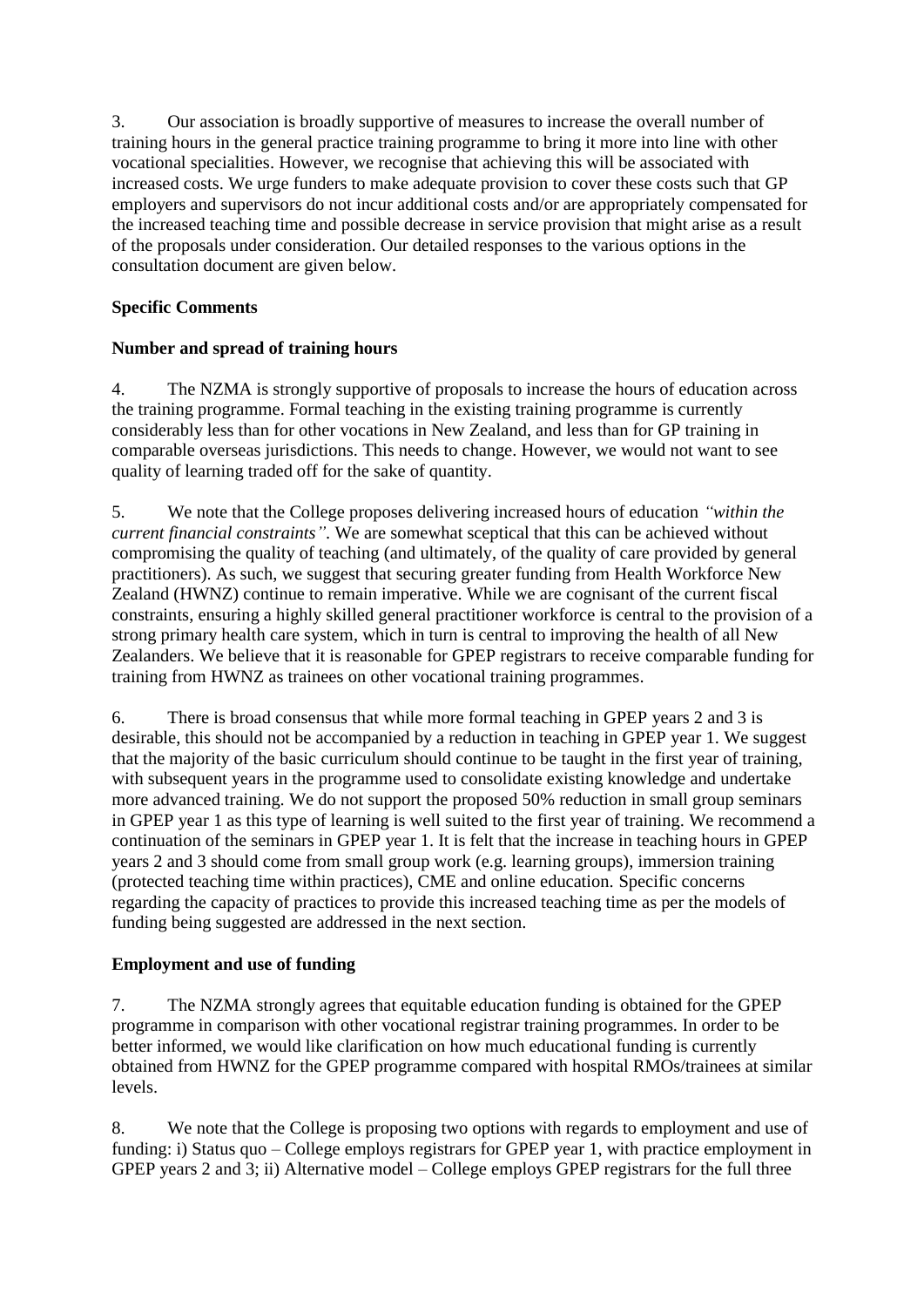years they are on the programme. The NZMA believes that each of these two options is associated with various merits and drawbacks that need to be weighed up against each other.

9. Benefits of the status quo include that it allows good flexibility for those trainees who are part time trainees or spend part of their time working outside general practice (e.g. in family planning or sexual health). Remuneration is another factor which requires consideration. In their first year of training under the status quo, most GPEP year 1 trainees experience a significant pay cut from what they were earning in the hospitals. However, the favourable remuneration in the subsequent years under the status quo offers these trainees the chance to offset the financial disadvantages they faced during GPEP year 1. Nevertheless, a major drawback to the status quo is that it is very difficult for the College to stipulate mandatory teaching/learning time within work hours when they are not the employer. As such, there is a large variability in learning experience within practices. In many cases, GPEP years 2 and 3 trainees are just working as any other GP in the practice.

10. With respect to the alternative proposal of College employment for the full three years, a major benefit is that it should make it much easier for the College to set training/learning time in GPEP years 2 and 3. An additional benefit would be the guarantee of work in an accredited practice during the second part of the training programme – though further information is necessary on the ease of finding work in an accredited practice to reliably ascertain the magnitude of this benefit. Nevertheless, it is likely that this alternative model would appeal to many younger doctors entering the training programme in PGY3 or PGY4 who have previously been party to the DHB MECA as it would remove the need for them to sort out their employment, an experience that some young trainees find quite stressful.

11. The reduced remuneration associated with the College employment option has been identified by the DiTC as a major factor undermining support for this option. As previously stated, remuneration of GPEP years 2 and 3 under the status quo is perceived as offsetting the financial disadvantage of GPEP year 1. Receiving payment equivalent to the MECA rates (as is being proposed) would represent a considerable reduction in remuneration for many trainees compared with the status quo. While this is clearly perceived as a disincentive by the DiTC, our GPC are in favour of GPEP trainees being remunerated in accordance with the MECA scale throughout their training programme.

12. Compared with the status quo, it is felt that the alternative model being proposed would be less attractive to those who are seeking part-time training options (e.g. those requiring maternity leave or those with childcare obligations). It is also likely to be less attractive to older doctors (PGY5+) who have been working in other specialties and prefer to work part time in general practice while continuing part-time practice in other areas. Many of these doctors are likely to prefer the flexibility of making their own employment arrangements. This proposal could limit options for those wishing to continue to work in other community areas. In addition, this model is also likely to represent a disincentive to enter the general practice training programme for those who have already been working in general practice under general registration and who would therefore take a significant pay cut by doing GPEP years 2 and 3. It is also likely to pose challenges for those trainees who need to move regions every year (e.g. those trainees with partners on other training schemes). Given the potential drawbacks identified above, we would specifically like to know more information about how the alternative model would apply to part time trainees, and how flexible work options will be managed (and funded) for those who work in other areas.

13. The NZMA holds major concerns regarding the funding of general practice training for both the status quo and proposed alternative option. With respect to the proposed alternative, we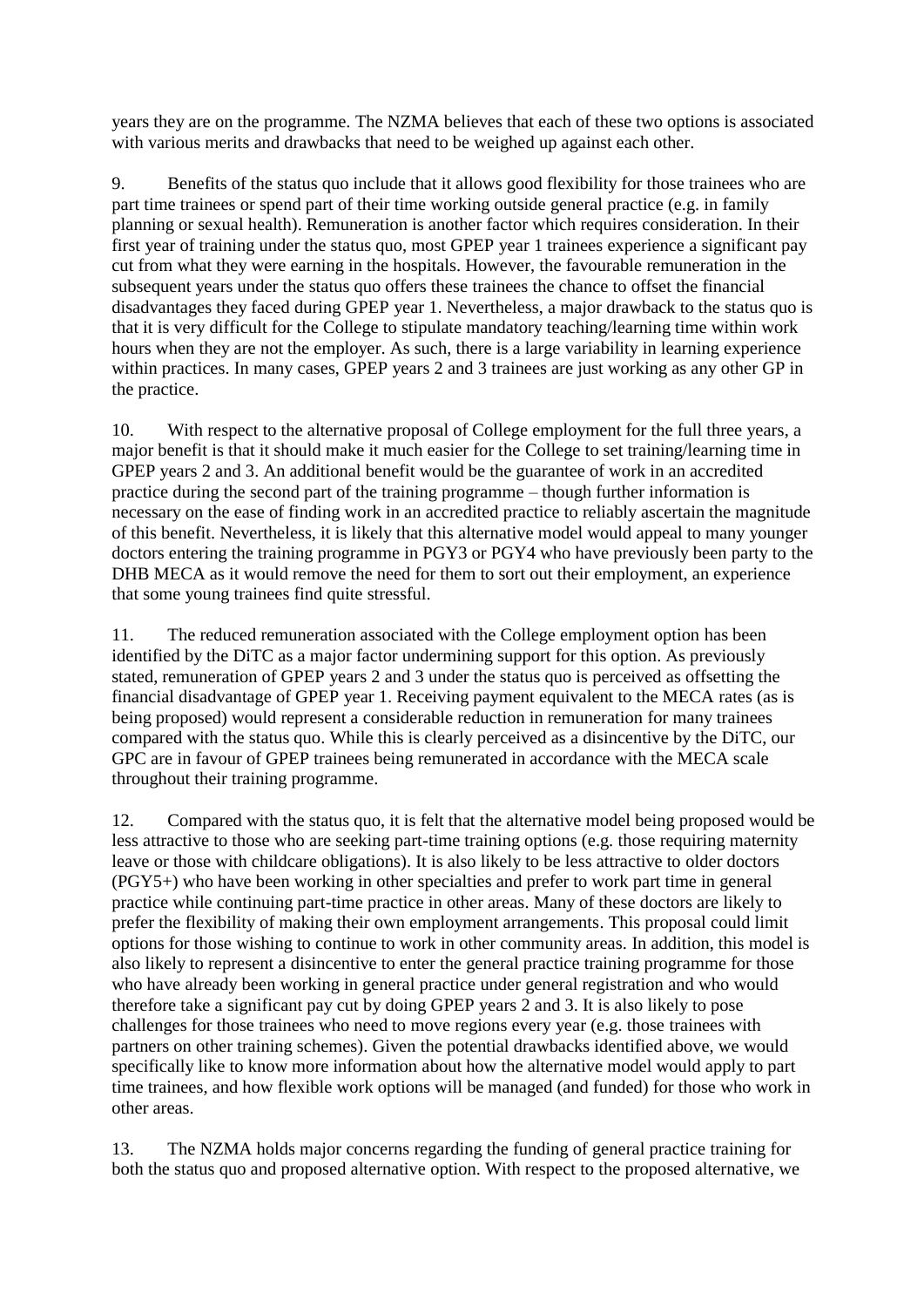note that the consultation document states that *"HWNZ would continue to pay at the same rate as currently, but less of that money would go towards employment as this cost would be shared by the practice*". It is felt that even the current level of funding for training is inadequate, especially for GPEP years 2 and 3. Rather than accept the current amount of funding, we believe that it is imperative to make the case for additional funding from HWNZ to ensure a training programme that delivers on both quality and quantity, to bring the New Zealand general practice training programme up to the same level as other vocational training programmes in New Zealand as well as general practice training programmes overseas.

14. We note that under the proposed alternative model, trainees would be subcontracted by the College to the practice in which they train. *"The practice would pay the College for the services provided by the registrars".* Our GPC has expressed major concerns that this is simply not a realistic proposition, especially in the case with GPEP year 1 trainees. Although the consultation document suggests having multiple levels of registrars to mitigate against the service loss from year 1 trainees, 'vertical integration' is simply not feasible for a number of practices. Providing the requisite teaching and supervision for several registrars in a single small practice, for example, is not tenable. Furthermore, having multiple registrars at a single practice could undermine continuity of care for enrolled patients, particularly if these trainees entered and left the practice at different time points during the year.

## **Start point, length of training programme and other vocational scope requirements**

15. We note that two options have been proposed: i) Continuation of the status quo where registrars would be interviewed for the programme when they wished to enter general practice, which is likely to continue to attract registrars at PGY5+; ii) Encourage engagement with the programme from PGY3. The NZMA believes that while entering GPEP from PGY3 is a reasonable idea, having more experience before embarking on general practice training is desirable.

16. The benefits of the status quo are that many doctors entering GPEP are very experienced (PGY5+) and bring a wide range of both medical and life experience to their GP work. Furthermore, many RMOs choose general practice as a career pathway post PGY3. There are many reasons for this. For example, it may be because they don't get onto another vocational training scheme. Alternatively, they may change their mind about a career path after working in another speciality for a few years. Others may specifically select general practice given its greater scope for more flexible training and more 'acceptable' work hours.

17. We note the proposal for an option to complete PGY3 within a DHB. While this would enable trainees to complete a 6 month attachment in another vocational scope, there are some concerns that it would be used primarily for this purpose, and not to gain exposure to other core attachments such as obstetrics and gynaecology, paediatrics, ED and orthopaedics, from which invaluable experience could be gained to take into the general practice training programme. There is also clearly the need for HWNZ and DHBs to sort out the funding requirements of a PGY3 training year being completed within a DHB.

18. While a 36 month training programme (as is currently the case) is perceived as a good length by our DiTC, the GPC takes a different view, suggesting lengthening the training programme to 4, possibly even 5, years, with deferment of the Primary Membership Examination (Primex) to 18 months or 2 years. The rationale for this suggested lengthening in the training period is to make general practice training comparable with other vocational training in New Zealand, to ensure a high quality training programme, and to change the widespread perception among RMOs that general practice is a 'soft option'.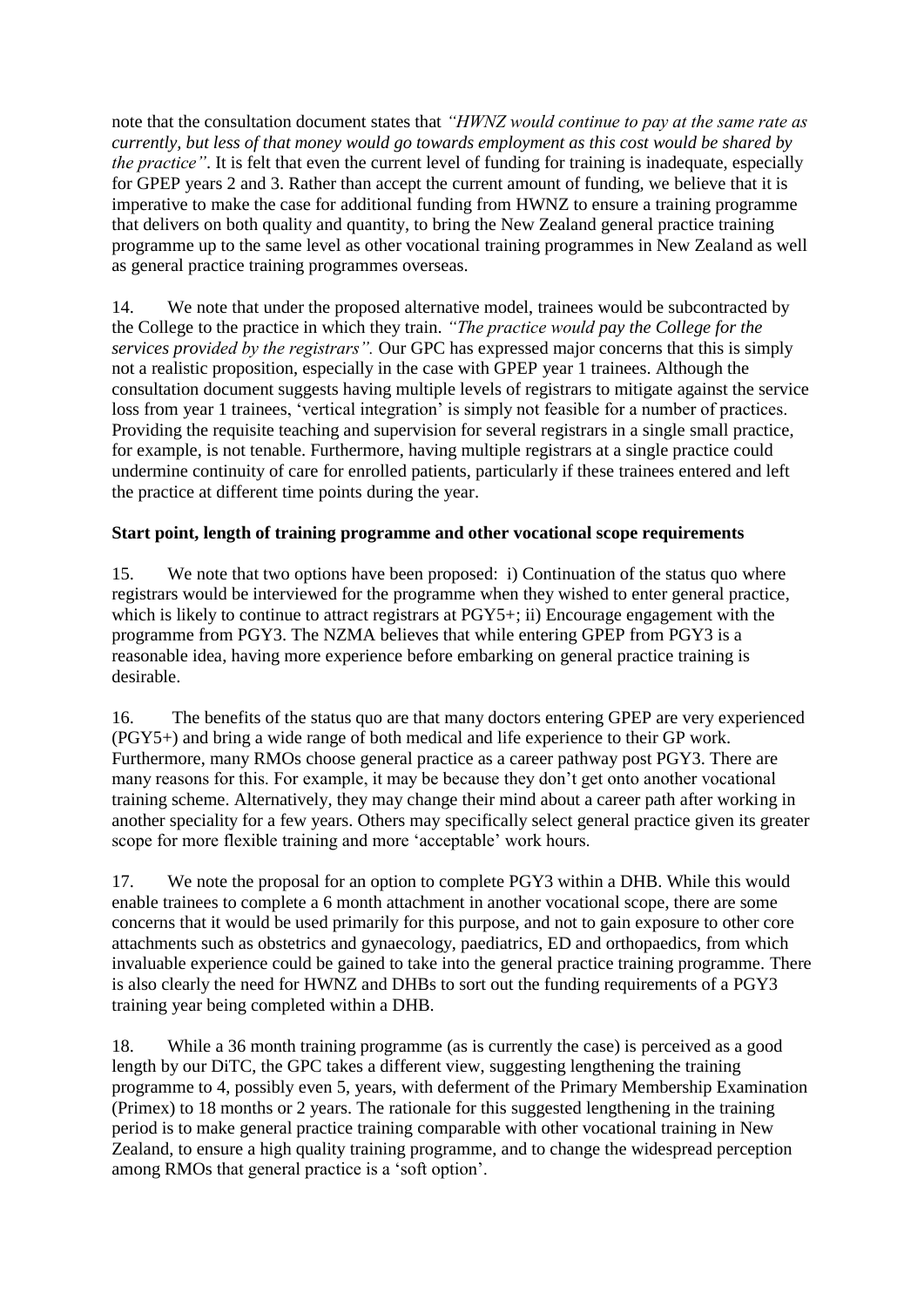19. The proposal relating to keeping the time spent in 'traditional general practice' during GPEP training at 18 months has generated some debate. There is a view that this requirement should be increased to 24 months, with an exception for those doing dual training (e.g. rural hospital medicine and AMPA/CUCP programmes). As GPEP year 1 is currently 12 months, if this requirement stands, it would theoretically be possible for trainees in their second and third years to undertake only a further 6 months of 'traditional general practice' and still get their fellowship. Doing a minimum of 50% of training in a vocational scope in order to get fellowship is not considered adequate. Indeed, as already stated, our GPC are of the opinion that the existing training programme should be made longer and more demanding.

20. There is broad support for the concept of completing six months in either high needs, Māori/Pacific or rural practice during training. However, the College needs to clarify how it envisages this scheme would work, as many trainees would presumably do this stint in GPEP year 2, not GPEP year 1. Furthermore, we have some concerns that making this a compulsory requirement could be a potential disincentive for some trainees.

## **Registrar placements**

21. We note that one of the biggest challenges facing general practice is the need for GPs in all regions of New Zealand, both urban and rural. The NZMA agrees that the current model of trainee placement allocation should be retained, and continues to focus on promoting rural and high needs practice placements to trainees. There is some ambiguity over what is currently being done to promote rural and high needs placements in GPEP year 1 and we would be interested in knowing more about this. The NZMA agrees with the College's proposal to investigate sponsorship options for rural or high needs placements, either for the trainee or the practice (or both). We suggest this idea could be extended to sponsorship for PHOs.

22. We believe that it is important to continue to provide face-to-face training in all 11 regions, even if the number of trainees is low in some areas. The concept of virtual clusters may be a useful way to supplement face-to-face teaching in high cost locations, however, it is important to ensure that such learning is comparable with those in larger centres. We do not believe that virtual learning clusters should replace actual small group learning sessions.

23. We note that the College points to research suggesting that GP trainees are likely to remain in the location at which they trained after gaining their fellowship. We believe that this is at least partly due to the high number of trainees who are older when entering the GPEP programme. Such trainees are less likely to move due to factors such as having bought a house in the area, having a family and the need to accommodate a partner's work considerations. If more trainees enter GPEP at PGY3, it is possible we would see more doctors moving location after their training as the above factors would be less relevant for a younger cohort.

24. There is little support for the idea of a compulsory placement in either a high needs, a rural or a Māori/Pacific setting, although the NZMA agrees that more should be done to encourage such placements. It was noted that having seminar days during the middle of the week is difficult for rural trainees and the requirement for them to travel to these seminars makes such placements less appealing. Encouraging more of these placements in GPEP year 2 could be a way of addressing the travel issue. The lack of support for compulsory placements stems from the fact that many trainees enter general practice for its flexibility in both training locations and hours worked, and the ability to continue working in other areas. Compulsory placements would limit this flexibility and provide a potential further disincentive to training in general practice.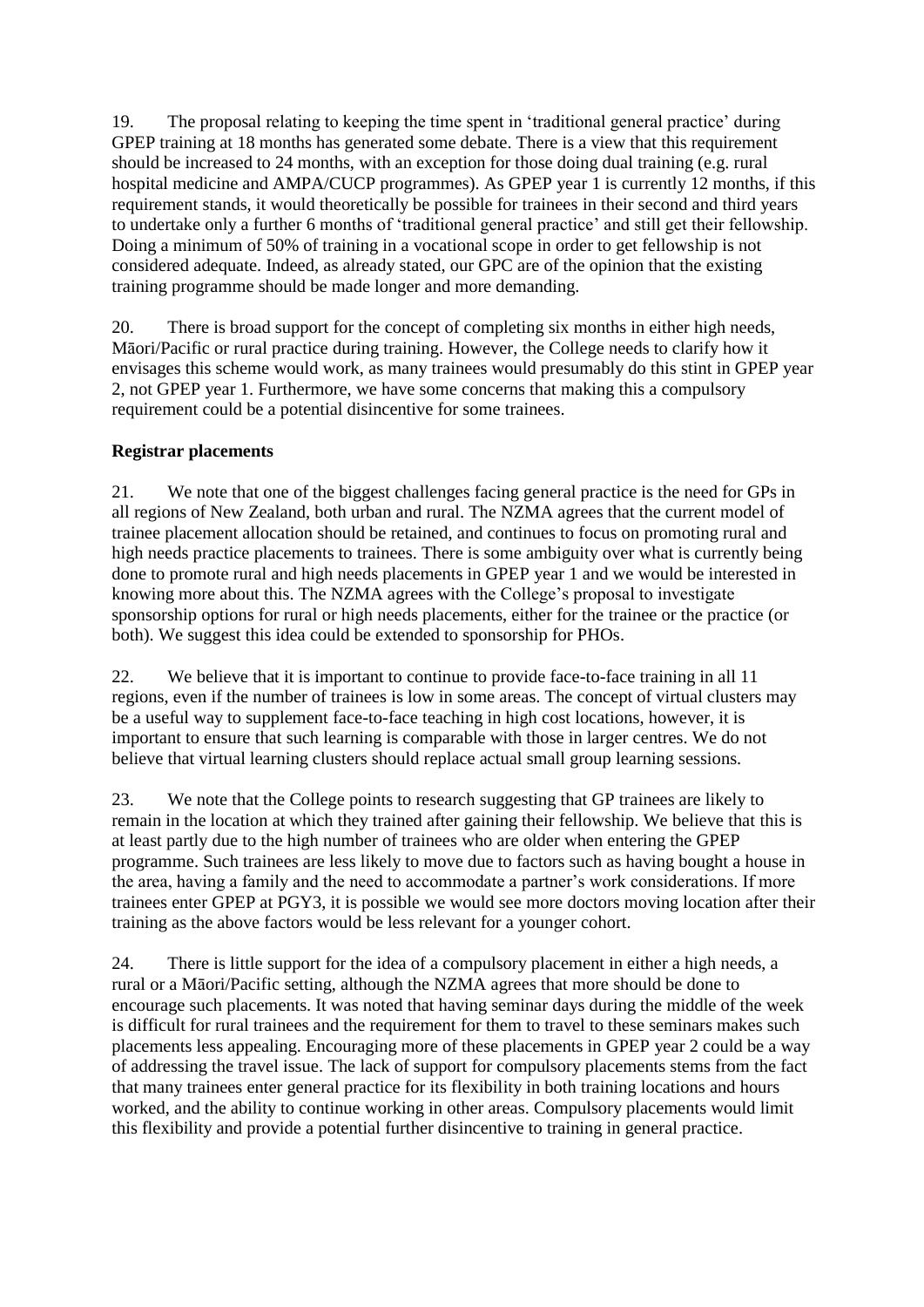25. We believe that the option of clustered practices as a way of addressing the geographical spread of trainees is worth exploring. However, there are some concerns regarding how much variety a trainee would encounter if they worked in practices that were all in the same areas throughout their training. Rotating around practices with different patient demographics is generally good for building up a broad range of experience during training. Nevertheless, if this option is pursued, it will be important to retain the option to change cluster if an individual's circumstances changed.

26. We do not support the option to impose a minimum number of trainees per region and to restrict training to regions with five or more trainees. Training should still occur in all regions even if there are small numbers of trainees in order to encourage doctors to work long term in all regions and avoid discouraging trainees from entering the training programme (if they have to move from their existing region). While the option for a virtual cluster may be of value for regions with less than 5 registrars and reduce the costs associated with travel, there is a need to ensure that the learning experience is comparable to those in larger centres. Small group teaching is still preferable in all regions.

## **Immersion teaching and supervision**

27. The NZMA strongly supports immersion teaching and supervision as the basis for training. This model is consistent with the apprenticeship model of learning articulated in our Medical Education and Training position statement.<sup>1</sup> While the status quo of no formal ongoing teaching within the practice in GPEP year 2 is not ideal and at odds with other vocational training programmes, we recognise the costs that greater supervision would entail. We also note that practices are currently providing, on average, around 5.5 unpaid hours of teaching for GPEP year 1 trainees, in addition to incurring reduced services with taking on year 1 trainees.

28. We have serious reservations relating to proposals for vertically integrated teaching models and a higher ratio of registrars to teachers. Teaching and supervision entails significant financial and time costs. Many existing practices would simply not be in a position to take on board multiple registrars at different levels of training. It is likely that a combination training model may represent the best option as it allows teachers and practices to determine what they can manage in terms of the number of trainees they can accommodate. Larger practices may well be able to accommodate more than one GPEP year 1 trainee and also take on trainees at multiple levels. However, this would not be feasible for many smaller practices. Further input from practice teachers and medical educators is essential regarding College proposals to change the teaching model.

### **Workplace assessments**

29. The NZMA believes that the existing system for workplace trainee assessments functions satisfactorily but we acknowledge that it is a costly process. We note that the option to combine trainee assessments on the same day is an approach that is already undertaken in some practices. We believe that this is certainly a reasonable approach where there are multiple trainees in one practice. While the use of video conferencing to complete virtual assessments has been proposed, we believe that this could be an option in GPEP years 2 and 3, but not in GPEP year 1, and only if the trainee has not had concerns raised in their previous assessments. Its use depends on the individual GPEP trainee and should perhaps be at the supervisor's discretion. With respect to remedial visits, the suggestion of pooling visits appears reasonable; however, we believe that

**<sup>.</sup>** <sup>1</sup> Available from [http://www.nzma.org.nz/sites/all/files/pos\\_MedicalEd\\_2013.pdf](http://www.nzma.org.nz/sites/all/files/pos_MedicalEd_2013.pdf)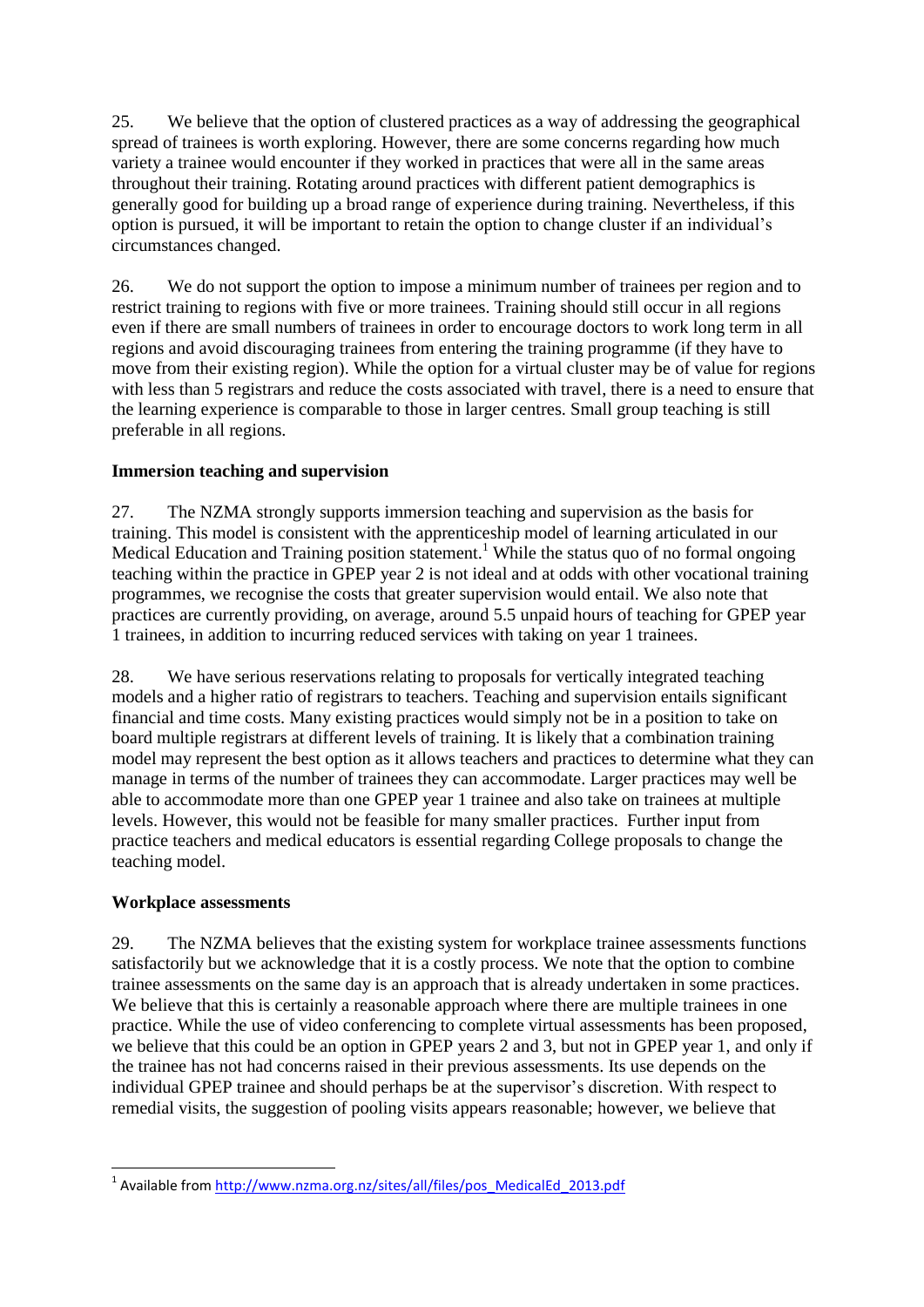there should be at least 2 visits during GPEP year 1 and one visit in each subsequent year of training as a minimum requirement for all trainees.

### **Workshop/seminar programme**

30. The current system of regional seminars is very popular among GPEP trainees. Most like the intensiveness of the seminar programme, the protected teaching time, and feel well supported in their practices. The large numbers of trainees in some regions (e.g. Auckland, Wellington and Christchurch) can mean that it is difficult for individuals to get as much feedback as trainees in other regions. However, smaller centres can also be disadvantaged in view of trainees from these centres having fewer resources (e.g. WEBS, MATCH questions and vignettes) to share within their regional group. We suggest retaining the GPEP regional seminar programme as it is, with consideration given to 'clustering' larger centre practices to get smaller groups of trainees.

31. The NZMA does not support the proposal to halve the number of seminar days in GPEP year 1. We believe that there is a clear need to have a large number of seminar days in GPEP year 1 to cover the core curriculum. This learning needs to be done early on in the training programme in order for trainees to feel confident during their consultations with patients. Most small group work (e.g. case reviews, video reviews) is already done with 5 to 10 registrars (splitting of the seminar group into smaller groups is done in bigger regions, and smaller regions don't usually have more than 10 registrars) so the proposal to increase the size of small groups is not really different to the current situation. The ability for more specialists to be part of teaching sessions is seen as valuable – whether at small group or seminar sessions. The option to deliver the seminar programme in four hub locations appears to be reasonable, although it is not clear as to how specialist teaching would fit in with this. A concern with having a large number of small groups for learning is the potential for increased variability in the quality of teaching.

## **Online education and an e-portfolio**

32. There is generally broad support for the proposals made for online education and the development of an e-portfolio, with the following caveats. GP trainees should not be expected to fund the development of online education services through their fess, particularly as their training costs are generally not reimbursed in GPEP years 2 and 3. It is felt that accessing other providers' materials is preferable to creating college-specific materials, at least in the initial stages, although a combination of development methods would be the preferred option. The NZMA supports the introduction of an e-portfolio which should take over from the current online CPD reporting done via the College website. Possible integration with BPAC could be considered.

## **College/DHB interaction**

33. The NZMA believes that it is useful for the College to engage in discussions with DHBs and funding providers to explore means of better championing the GPEP programme for PGY1/2 interns. We are not convinced of the value of a funded GPEP intern supervisor working in the DHBs to provide a direct link between the College and PGY1/2 interns. However, we are in favour of better access for PGY1/2 interns to a general practice setting. A GPEP supervisor working in the DHBs would, however, be appropriate if the proposal for PGY3 GPEP trainees to do a year in a hospital setting comes to fruition. This role would also benefit GPEP trainees doing their 6 month training in another vocational scope.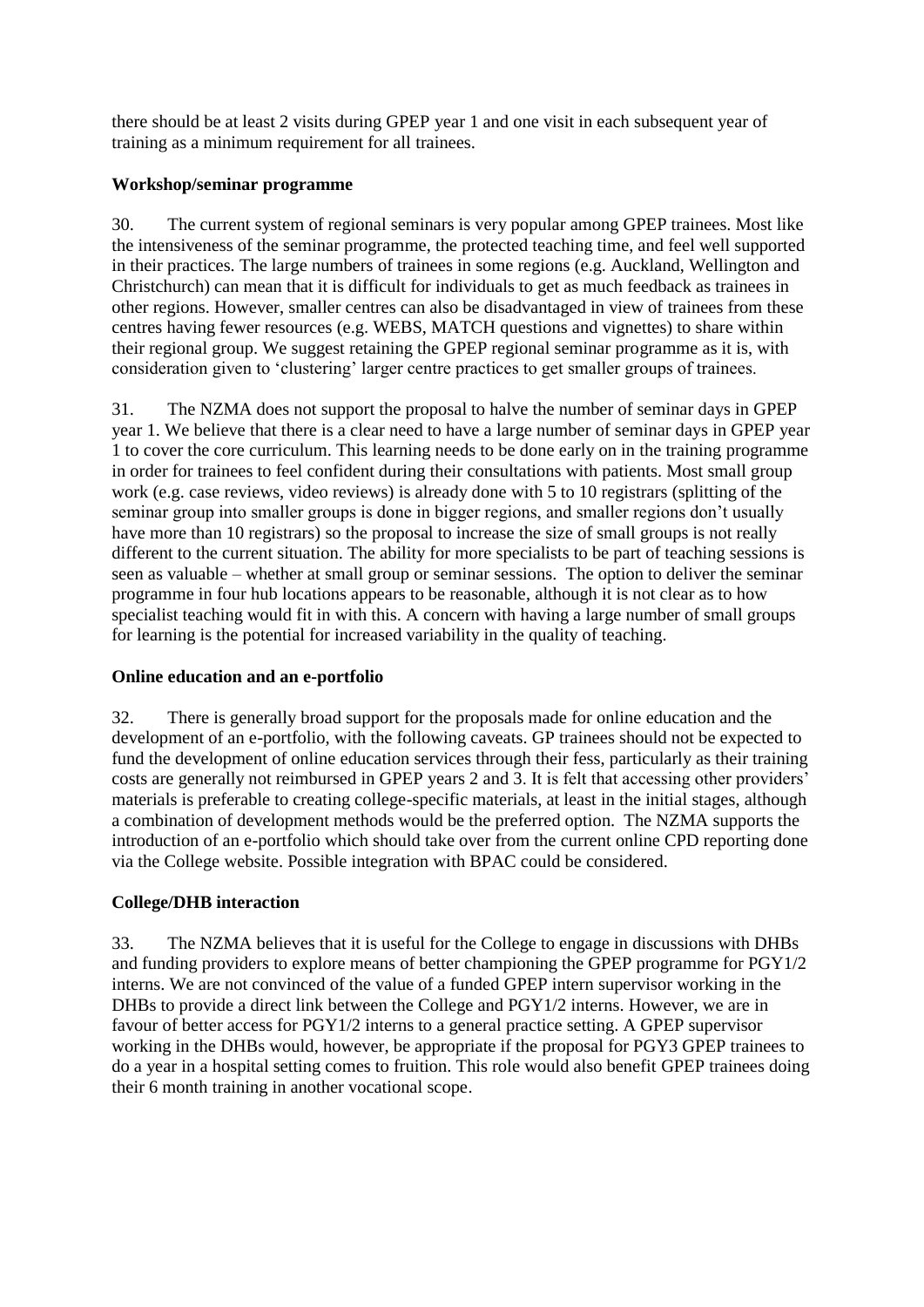### **Community-based pre-vocational training**

34. The NZMA notes that the Medical Council of New Zealand has proposed introducing the requirement for PGY1/2 interns to complete three months of community-based training. We support College engagement with the Medical Council to help develop the definitions of community-based training and practice.

35. We are in favour of expanding the existing rural general practice-based placement programme (PGGP) for PGY2/3 years, and suggest that this could also include urban placements to make it more appealing to a wider group of RMOs. The caveats to this would be to ensure that the programme ensures a good experience and remuneration is equivalent to the MECA. DHBs would also need to ensure that RMOs doing their GP attachment as part of this programme have job security on their completion. We agree that there should be further incentives for rural and high needs practices and suggest that accommodation and travel supplements could be considered for RMOs that opt for these placements. While we consider the proposal to develop a new generalised primary-care focussed placement programme to be reasonable as a longer term option, we believe that the development of such a programme is probably not realistic at this point in time.

### **Additional points on the consultation document**

36. Given the proposal to shift from an 80/20 model of teaching delivery to a 50/30/20 spread, we would like clarification about the timing of the Primex which is currently held at the end of the first year. We envisage that this would be pushed back as it would not seem sensible to hold this at a time point when only 50% of the curriculum has been taught. We have previously raised the idea of shifting the Primex to 18 months or even 2 years as part of a suggested longer training programme.

37. If the 6 month training in another vocational scope becomes compulsory in GPEP2 but more doctors are encouraged to enter GPEP training at PGY3, then fewer doctors will have recognition of prior learning (RPL) at the time they enter GP training. This will have implications for DHBs in terms of ensuring there are sufficient appropriate attachments for all GPEP year 2 trainees. We would suggest that the College raise this scenario during their discussions with DHB<sub>s</sub>.

38. We would like the College to clarify the situation for international medical graduates with GP experience who are currently working under general registration and want to obtain their New Zealand general practice fellowship. Under the proposed changes to the delivery of training, would such doctors have to undertake the whole GPEP training programme? Currently, many such doctors can enter GPEP2 directly and, depending on their previous experience, they may or may not have to sit the Primex.

39. If the College becomes the employer of GP trainees throughout their training programme, the NZMA believes that the College would need to guarantee those trainees on the Voluntary Bonding Scheme (VBS) that their placements will all be in locations that enable them to continue to be eligible for the VBS.

40. We understand that the government is currently funding up to 172 places for GP training but that these places are not currently all filled. For example, this year, there are about 120 GPEP year 1 trainees and last year there were about 150. We would be interested to know where the additional funding that has been set aside for GP training is going, given the discrepancy between funded places and actual trainee numbers.